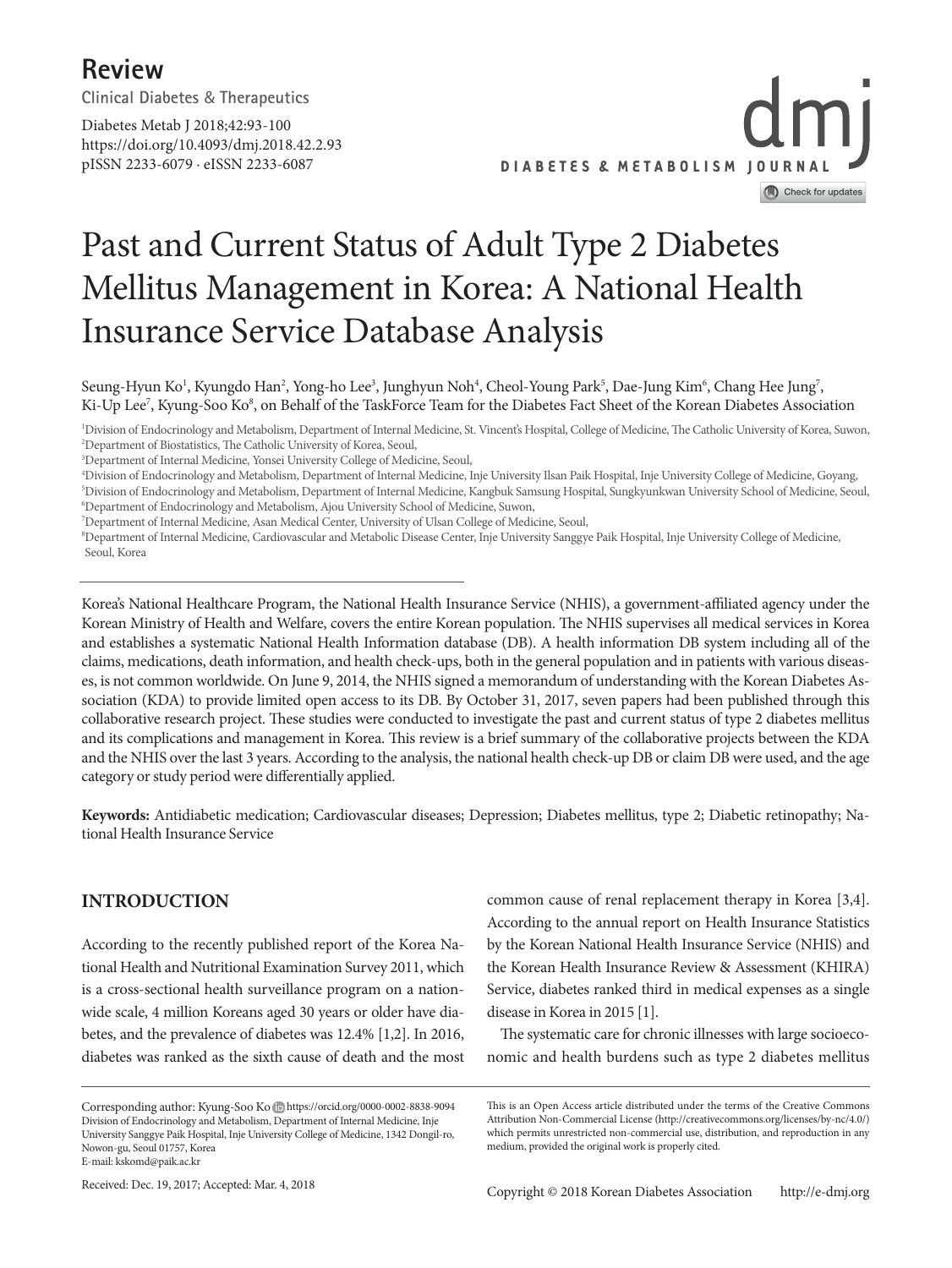(T2DM) is a very important health issue. For the establishment of management policies and improvement in the quality of care of this chronic metabolic disease, an accurate analysis of the current nationwide database (DB) on health information would be an initial step. The Korean NHIS program covers the computerized DB containing all of the claim data, including patient demographics, drug prescriptions, diagnostic codes for the disease coding system, the International Classification of Diseases (ICD), insurers' payment coverage, patients' deduction, and claimed treatment details [5,6]. The NHIS DB represents the entire Korean population; therefore, it can be used in a population-based nationwide study for T2DM in Korea.

#### **SOURCE OF DATABASE AND DEFINITION OF T2DM**

Among the total datasets of the NHIS DB, we used qualifications, claims, the health check-up DB, and death information. The claim DB consists of four categories, including general information on specifications, consultation statements, diagnosis

statements classified by the International Classification of Diseases 10th revision (ICD-10), and detailed information about prescriptions [5-7]. To extract the health information of the general population, we used the DB from the general health check-up. Due to the inevitable limitations of the claim DB, T2DM and related diseases were defined operationally (Table 1). To validate the information accuracy, an expert committee from the Korean Diabetes Association (KDA) reviewed the DB regularly during this analysis. The committee decided the suitability of the dataset and reviewed the results of the analysis.

Among all of the beneficiaries of the NHIS, retrospective data for adult patients with T2DM aged 30 years or older were extracted from January 2002 through December 2013. Patients were classified as having T2DM when they had at least one service claim with a diagnosis of T2DM based on ICD-10 codes E11, E12, E13, or E14, as either the principal diagnosis or the first to fourth additional diagnosis, and were prescribed at least one antidiabetic drug anytime in a given year to exclude prediabetes or non-diabetic subjects [7]. Type 1 diabetes mellitus, gestational diabetes, and subjects with missing data

**Table 1.** The operational definitions of type 2 diabetes mellitus and its related comorbidities

|                                                       | Operational definition of diagnosis                                                                                                                                          |
|-------------------------------------------------------|------------------------------------------------------------------------------------------------------------------------------------------------------------------------------|
| Type 2 diabetes mellitus from claim DB                | ICD-10 code of type 2 diabetes mellitus (E11-E14) as principal diagnosis or up to a fourth<br>additional diagnosis+prescribed at least one antidiabetic drug in a given year |
| Type 2 diabetes mellitus from health check-up DB      | FBG $\geq$ 126 mg/dL (undiagnosed diabetes) or ICD-10 code of type 2 diabetes mellitus<br>with a claim for antidiabetic medication                                           |
| Hypertension from claim DB                            | $\geq$ 1 Claim/year for antihypertensive medication under ICD-10 code of I10-I13, I15                                                                                        |
| Dyslipidemia from claim DB                            | $\geq$ 1 Claim/year for antidyslipidemic agents under ICD-10 code of E78                                                                                                     |
| Antidiabetic medications                              | Sulfonylurea, metformin, DPP-4 inhibitor, alpha-glucosidase inhibitor, meglitinide, thia-<br>zolidinedione, insulins                                                         |
| Diabetic retinopathy                                  | H <sub>36.0</sub>                                                                                                                                                            |
| Panretinal/endolaser photocoagulation                 | H36.0+S5160 <sup>a</sup> /H36.0+S5161 <sup>a</sup>                                                                                                                           |
| Pars plana vitrectomy                                 | $H36.0 + S5121a$                                                                                                                                                             |
| Visual impairment                                     | Registered in the National Handicapped Registry                                                                                                                              |
| Ischemic heart disease                                | $I20-25$                                                                                                                                                                     |
| Acute myocardial infarction                           | $I21-23$                                                                                                                                                                     |
| Ischemic stroke                                       | I63, I64, I693, I694, G45                                                                                                                                                    |
| Hemorrhagic stroke                                    | I60-62, I690-692                                                                                                                                                             |
| Percutaneous coronary intervention (PCI) <sup>a</sup> | M6551-2, M6561-4, M6571-2                                                                                                                                                    |
| Coronary artery bypass graft (CABG) <sup>a</sup>      | O1641-2, O6147, OA641-2, OA647                                                                                                                                               |
| Depression                                            | F32-F34                                                                                                                                                                      |

DB, database; ICD-10, International Classification of Disease 10th revision; FBG, fasting blood glucose; DPP-4, dipeptidyl peptidase-4. a Procedure codes.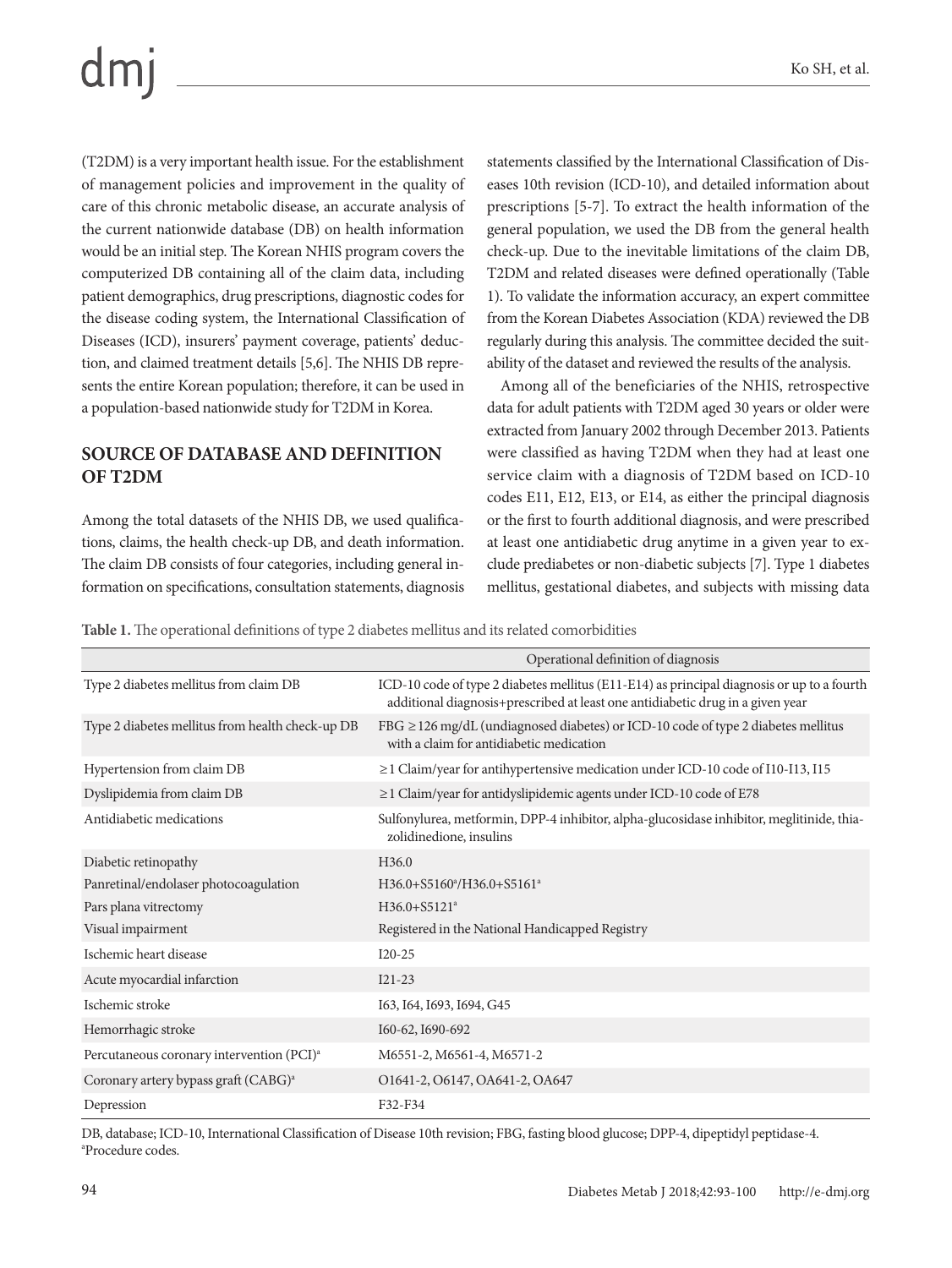were excluded. All of the ambulatory visits and any reason for hospitalizations with ICD-10 codes of T2DM were included. Using the national health examination DB, subjects with fasting blood glucose levels ≥126 mg/dL without a claim for antidiabetic medication under the ICD-10 code (undiagnosed diabetes) were also considered as having diabetes. This study was approved by the Institutional Review Board of the Korean National Institute for Bioethics Policy (P01-201504-21-005). Informed consent was exempted by the board.

From this analytical process, the prevalence of T2DM based on the claim DB, trends in diabetic complications and the prescription patterns of antidiabetic drugs, and depression in Korean adult patients with T2DM are summarized in this report.

#### **PREVALENCE AND INCIDENCE OF T2DM**

We defined T2DM by the NHIS claim DB only if the subjects had visited a healthcare institution and had antidiabetic medications or by the health check-up DB if they showed high fasting glucose levels ( $\geq$ 126 mg/dL) without a claim for antidiabetic medication under the ICD-10 code of T2DM (Table 1). Based on this claim DB, the prevalence of T2DM increased 0.2% to 0.5% annually, from 5.6% (1,655,495 patients) in 2006 to 8.0% (2,720,777 patients) in 2013 [8]. The incidence of T2DM was 0.81% in 2013 and increased with age [8]. The incidence of T2DM was 1.4 times higher in men than in women (Table 2). The prevalence of impaired fasting glucose (glucose levels of 100 to 125 mg/dL without antidiabetic medications or an ICD-10 code of T2DM in the health check-up DB) increased from 21.5% in 2006 to 25.0% in 2013 (Table 2).

In addition, hypertension (62.5% vs. 16.9%) and dyslipidemia (45.9% vs. 9.7%) were more prevalent in patients with T2DM than in non-diabetic adults, respectively. In contrast, the control rate of hypertension from the health check-up DB was significantly lower in patients with T2DM compared to non-diabetic subjects (75.8% vs. 87.1%, *P*<0.001) [8].

## **CHANGES IN PRESCRIPTION PATTERNS OF ANTIDIABETIC MEDICATIONS**

We analyzed the trends in the prescription patterns of antidiabetic agents in T2DM, such as sulfonylurea (SU), metformin, α-glucosidase inhibitor, meglitinide, dipeptidyl peptidase-4 (DPP-4) inhibitor, thiazolidinedione, and insulin. Sodiumglucose co-transporter-2 inhibitor, which was introduced in 2015, and glucagon-like peptide-1 receptor agonist, which had

**Table 2.** Prevalence and incidence of type 2 diabetes mellitus from 2006 to 2013

|                    | 2006       | 2007       | 2008       | 2009       | 2010       | 2011       | 2012       | 2013       |
|--------------------|------------|------------|------------|------------|------------|------------|------------|------------|
| Claim DB           |            |            |            |            |            |            |            |            |
| Total population   | 29,340,486 | 29,964,692 | 30,784,595 | 31,446,745 | 32,113,334 | 32,755,158 | 33,397,816 | 33,897,232 |
| Prevalence rate, % | 5.6        | 6.1        | 6.4        | 6.8        | 7.1        | 7.5        | 7.8        | 8.0        |
| Sex                |            |            |            |            |            |            |            |            |
| Men                | 6.0        | 6.5        | 6.9        | 7.4        | 7.7        | 8.2        | 8.5        | 8.8        |
| Women              | 5.3        | 5.7        | 6.0        | 6.3        | 6.6        | 6.9        | 7.1        | 7.3        |
| Incidence rate, %  | 0.95       | 0.93       | 0.90       | 0.91       | 0.88       | 0.90       | 0.83       | 0.81       |
| Sex                |            |            |            |            |            |            |            |            |
| Men                | 1.07       | 1.04       | 1.03       | 1.02       | 0.99       | 1.03       | 0.97       | 0.94       |
| Women              | 0.84       | 0.83       | 0.79       | 0.80       | 0.76       | 0.78       | 0.71       | 0.68       |
| Health check-up DB |            |            |            |            |            |            |            |            |
| Total population   | 7,229,856  | 6,642,441  | 8,284,141  | 9,186,594  | 10,225,856 | 10,456,856 | 11,015,182 | 10,610,669 |
| Prevalence rate, % | 8.4        | 9.0        | 8.9        | 9.9        | 9.9        | 10.3       | 10.5       | 10.9       |
| Sex                |            |            |            |            |            |            |            |            |
| Men                | 9.2        | 9.6        | 9.9        | 11.0       | 11.2       | 11.5       | 11.9       | 12.2       |
| Women              | 7.3        | 8.1        | 7.5        | 8.5        | 8.4        | 8.7        | 8.8        | 9.3        |
| IFG, $%$           | 21.5       | 23.0       | 22.6       | 24.2       | 23.8       | 23.7       | 24.0       | 25.0       |

DB, database; IFG, impaired fasting glucose.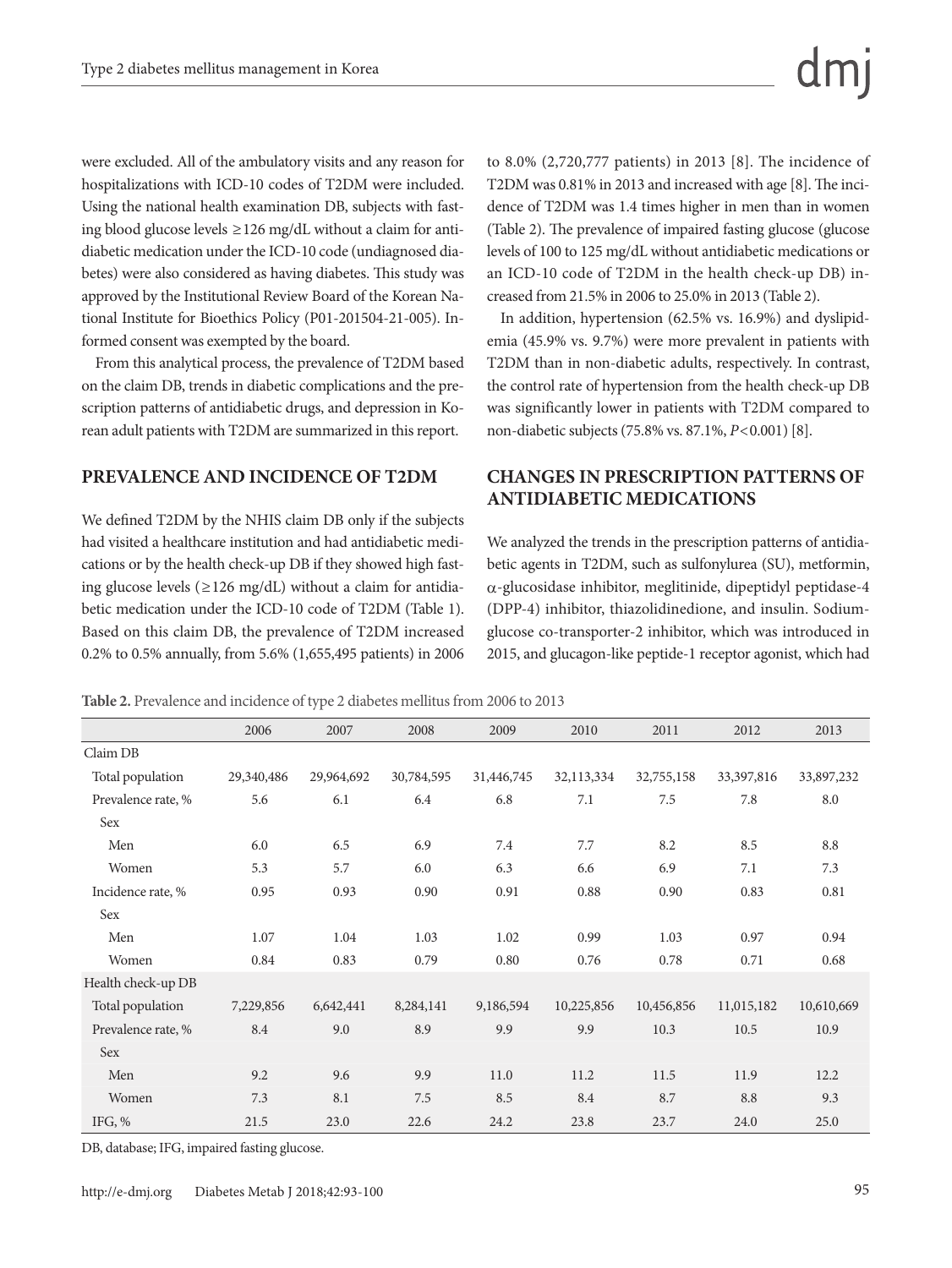limited insurance coverage, were not included in the analysis.

Among 870,000 patients with T2DM who were treated with antidiabetic agents, SU was the most commonly used (87.2%), and metformin held the next rank (52.9%) in 2002 [7]. During the past decade, the use of metformin increased steadily to 80.4% of total antidiabetic drug prescriptions and was the most frequently prescribed antidiabetic agent in Korea in 2013. The Clinical Practice Guidelines of the KDA recommend that active lifestyle modification and the appropriate use of antidiabetic agents are needed following the initial diagnosis of T2DM. Metformin is the preferred initial oral antidiabetic agent [9,10]. Therefore, the proportion of metformin use is expected to be maintained constant at the current level.

Since the introduction of DPP-4 inhibitors in Korea at the end of 2008, its use has increased dramatically, comprising one-third of the Korean market share (38.4%) in 2013. The prescription of insulin increased to 19.1% of all patients with T2DM in 2008 and then was maintained as a constant over time (Table 3) [7].

Among antidiabetic prescriptions, the proportion of monotherapy declined from 58.4% in 2002 to 39.5% in 2013 [7]. In contrast, dual and triple combination therapy steadily increased from 35.0% and 6.6% in 2002 to 44.9% and 15.5% in 2013, respectively (*P* for trend <0.0001) [7]. In 2002, SU with metformin was the most frequently used dual therapy combination (68.7%). However, in 2013, SU with metformin (41.7%) and metformin with DPP-4 inhibitors (32.5%) dual combination therapies were the most frequently prescribed. According to the increased number of patients with T2DM, total antidiabetic pharmacy expenditures dramatically increased from 83 billion won in 2002 to 582 billion won in 2013 [7]. In addition, the mean payment per patient per year for antidiabetic medication was about 90,000 won in 2002 and 180,000 won in 2013.

#### **DIABETIC RETINOPATHY IN T2DM**

Diabetic retinopathy (DR), which is one of the chronic diabetes-related vascular complications, is a troublesome complication and significantly increases medical costs [11,12]. In Korea, there was a steady increase in the prevalence of DR, from 14.3% in 2006 (*n*=237,267) to 15.9% (*n*=431,964) in 2013 [13]. The prevalence of DR was higher in female patients than in males. The proportion of patients who underwent an annual fundus examination improved from 24.3% in 2006 to 30.0% in 2013. In other words, more than two-thirds of patients with T2DM did not have their fundus checked in a year. However, the proportion of patients with T2DM who received laser treatments or underwent vitrectomy constantly decreased over the last decade. In 2006, among the patients with DR, 2.4% underwent vitrectomy and 11.4% received laser treatments, compared to 1.7% and 6.9%, respectively, in 2013 (*P*<0.0001) [13]. Accordingly, the percentage of patients with visual impairment who had a best-corrected visual acuity of  $< 0.1$  among DR patients decreased from 2.0% (4,820/237,267) in 2006 to 0.8% (3,572/431,964) in 2013 (Fig. 1) [13].

### **CARDIOVASCULAR COMPLICATIONS IN T2DM**

A long-standing hyperglycemia, insulin resistance, hypertension, and dyslipidemia cause various metabolic and molecular changes within the myocardium and coronary vessels [14]. These factors play pivotal roles in the development of cardiac dysfunction, diabetic cardiomyopathy, or cardiovascular (CV)

**Table 3.** The use of antidiabetic medications (%) among people with diagnosed type 2 diabetes mellitus

|              | 2002              | 2003  | 2004  | 2005  | 2006  | 2007                     | 2008  | 2009  | 2010  | 2011  | 2012  | 2013  |
|--------------|-------------------|-------|-------|-------|-------|--------------------------|-------|-------|-------|-------|-------|-------|
| Insulin      | 8.6               | 9.5   | 11.5  | 14.8  | 17.3  | 18.7                     | 19.1  | 18.6  | 17.8  | 17.6  | 17.3  | 16.4  |
| <b>SU</b>    | 87.2              | 86.2  | 85.5  | 84.3  | 82.9  | 81.5                     | 80.0  | 76.7  | 70.7  | 66.2  | 62.1  | 58.5  |
| Metformin    | 52.9              | 56.6  | 59.0  | 59.7  | 60.9  | 62.9                     | 64.9  | 68.9  | 72.3  | 76.9  | 79.1  | 80.4  |
| Glinide      | 1.0               | 2.9   | 3.5   | 4.1   | 5.0   | 6.1                      | 6.3   | 5.4   | 4.8   | 3.6   | 2.6   | 2.0   |
| <b>TZD</b>   | 7.3               | 9.4   | 10.5  | 11.0  | 11.5  | 10.7                     | 11.4  | 13.0  | 11.2  | 8.2   | 6.6   | 6.5   |
| $DPP-4i$     | $\qquad \qquad -$ |       |       |       |       | $\overline{\phantom{a}}$ | 0.3   | 8.4   | 13.9  | 19.0  | 28.7  | 38.4  |
| $\alpha$ -GI | 24.3              | 24.4  | 23.0  | 22.0  | 23.9  | 24.4                     | 24.6  | 22.8  | 21.4  | 18.5  | 13.4  | 9.4   |
| Total        | 181.3             | 189.0 | 193.0 | 196.0 | 201.5 | 204.4                    | 206.6 | 213.7 | 212.0 | 210.1 | 209.8 | 211.7 |

SU, sulfonylurea; TZD, thiazolidinedione; DPP-4i, dipeptidyl peptidase-4 inhibitor; α-GI, α-glucosidase inhibitor.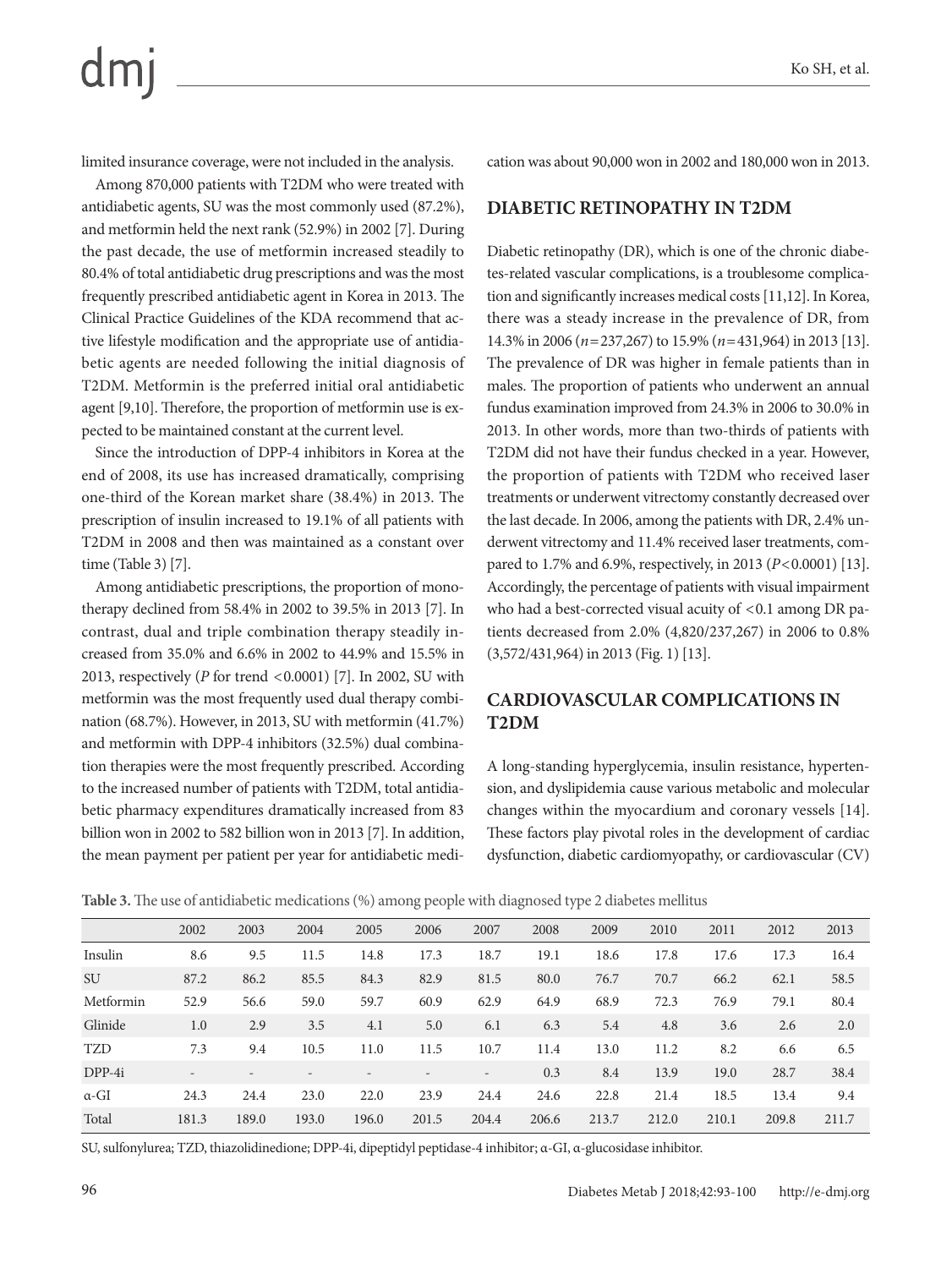disease, although multiple complex mechanisms and contribute to its pathogenesis [14,15].

Using the claim DB, six diabetes-related CV complications,



**Fig. 1.** Trends in diabetic retinopathy in patients with type 2 diabetes mellitus in Korea, 2006 to 2013.

including ischemic heart disease, acute myocardial infarction (AMI), ischemic stroke, hemorrhagic stroke, percutaneous coronary intervention, and coronary artery bypass graft, were investigated (Table 1). In the population with T2DM over 30 years and older, the age and gender standardized rates of the above six CV outcomes decreased in Korea during the study period. Among them, hospitalization from AMI (–37.3%) and ischemic stroke (–37.0%) dramatically decreased between 2006 and 2013 in T2DM [16]. In the general population without T2DM, hospitalization from hemorrhagic stroke (–29.5%) and ischemic stroke (–28.9%) represented the largest drops. Moreover, the relative decrease in all six CV complications was profound in adults with T2DM compared to those in the general population [16]. But subjects with T2DM continued to show a two- to six-fold higher risk of hospitalization due to major CV complications (Fig. 2) and CV interventions (Fig. 3)



**Fig. 2.** Age- and gender-standardized rates (per 10,000 adults) of major cardiovascular complications among the Korean adult population according to the presence or absence of type 2 diabetes mellitus (T2DM), 2006 to 2013. (A) Ischemic heart disease, (B) acute myocardial infarction, (C) ischemic stroke, and (D) hemorrhagic stroke.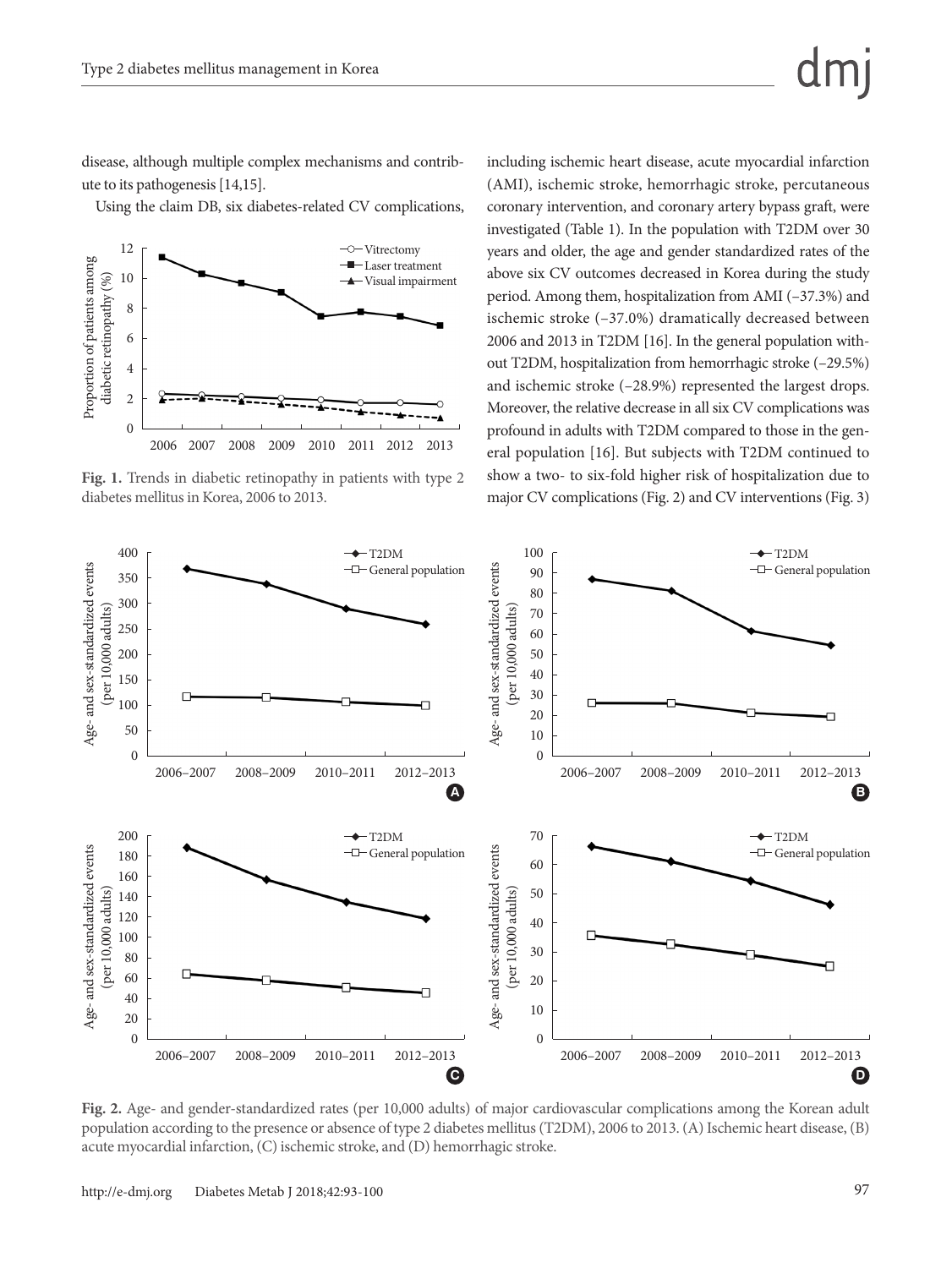

**Fig. 3.** Age- and gender-standardized events (per 10,000 adults) of cardiovascular interventions in populations with and without type 2 diabetes mellitus (T2DM). (A) Percutaneous coronary intervention (PCI) and (B) coronary artery bypass graft (CABG).

than people without T2DM. We suggest this reduced rate of CV outcomes in patients with T2DM seems to be related to the recent trend of improved control rates of hypertension, dyslipidemia, smoking cessation, and glycemic control in T2DM in Korea [17].

#### **DEPRESSION IN T2DM**

Previously, the prevalence of depression in patients with T2DM in Korea has been reported as high as 22.6% to 28.8% [18,19]. In the analysis using the NHIS DB, depression in T2DM was defined as both T2DM and depression (ICD-10 code of F320-349) with at least one prescription for antidepressants (Table 1) [20].

According to the analysis of the NHIS DB from 2003 to 2013, the annual prevalence rates of depression consistently increased both in T2DM and the general population without T2DM (Fig. 4) [20]. During the study period, the prevalence rate of depression in T2DM was about two-fold higher compared to the general population (9.6% vs. 4.6% in 2013). In addition, T2DM patients with depression demonstrated a significantly higher mortality risk than those without depression, especially in males and younger age groups [20]. The 10-year mortality rate in T2DM with depression was 1.4-fold higher compared to T2DM without depression, particularly for those in their 30s and 40s [20].

#### **LIMITATIONS OF THIS ANALYSIS**

There are some limitations in this analysis [5-7]. First, because health insurance coverage is confined to the allowable range of the recommendations for antidiabetic drug combinations



**Fig. 4.** Annual prevalence rates of depression in patients with type 2 diabetes mellitus (T2DM) and the general population without T2DM in Korea, 2003 to 2013.

made by the KHIRA Service in Korea, prescriptions not covered by health insurance were missed in this analysis. In addition, the NHIS DB does not contain uninsured prescriptions or over-the-counter drugs. Second, medical aid (MA) beneficiary information has been incorporated into a single NHIS DB only since 2006; therefore, the NHIS DB included only information on NHIS beneficiaries, not MA beneficiaries, from 2002 to 2005. Third, due to the characteristics of the claim DB, discrepancies between the actual diagnosis and claim data might be possible. Our reported number may not be the actual number of diabetic patients because not every patient who had T2DM visited a clinic or used antidiabetic medication, and not all patients with prescriptions visited the pharmacy and obtained the medication. Fourth, this analysis relied only on claims data; we therefore could not obtain clinical information on glucose or glycosylated hemoglobin levels, diabetic duration, or reasons for nonadherence.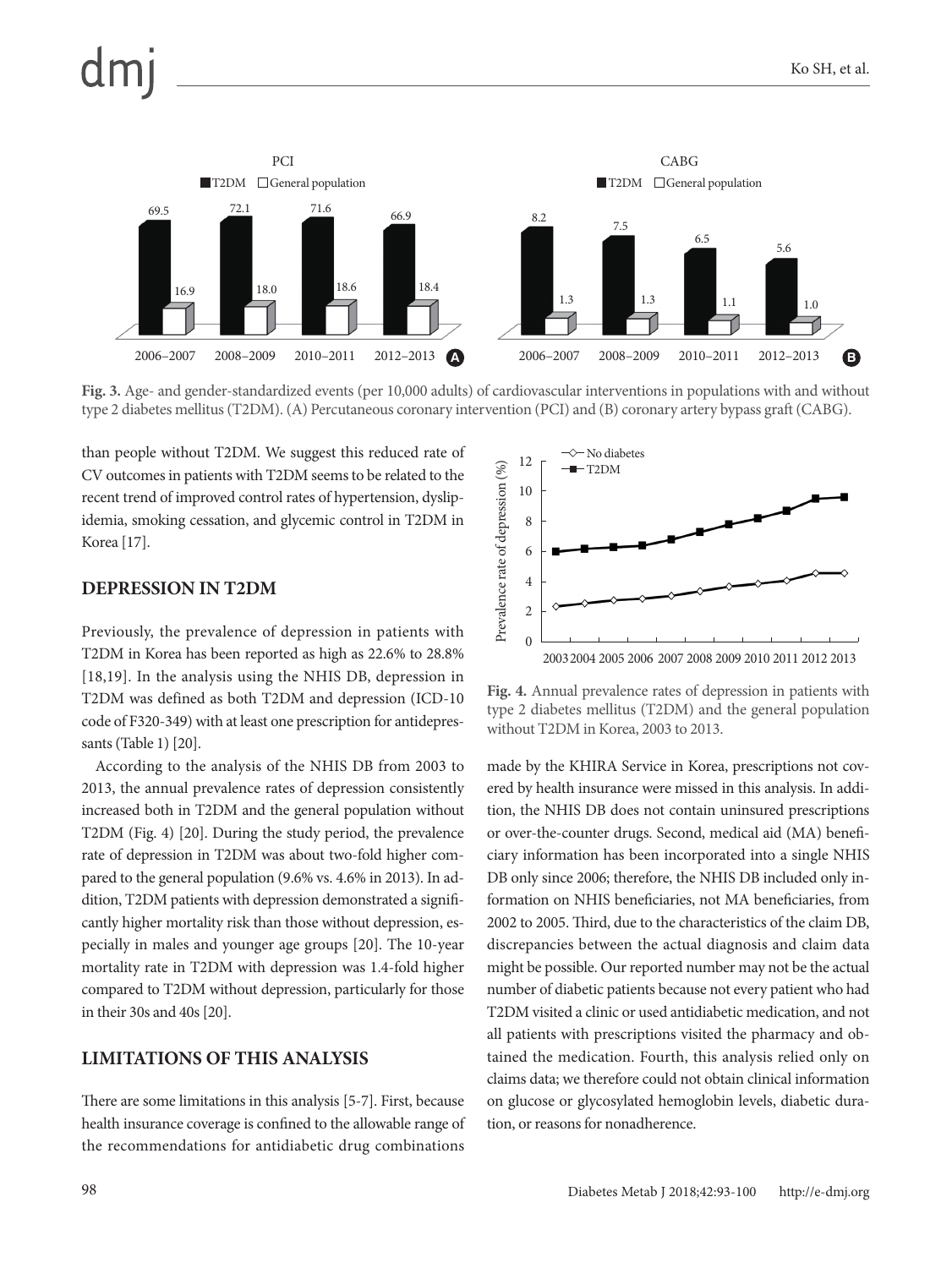### **CLINICAL IMPLICATIONS AND FUTURE DIRECTIONS**

Despite steady improvements in screening, early detection of diabetes, and diabetes care in Korea, the absolute number of patients with T2DM remains high. A large and relevant economic burden remains. Considering the importance of T2DM as a national health issue, the accurate estimation of the use of antidiabetic medications and understanding of diabetes-related complications would be valuable information for the establishment of health policies and the setting of intervention target priorities. Healthcare professionals, academic expert groups such as the KDA, and government agencies should work together to find solutions for the health promotion to Korean patients with T2DM. From this respect, collaborative research by the NHIS and the KDA would be a good first step.

#### **CONFLICTS OF INTEREST**

No potential conflict of interest relevant to this article was reported.

#### **ACKNOWLEDGMENTS**

This work was performed with the cooperation of the National Health Insurance Service (NHIS), and the Korean Diabetes Association. The National Health Information Database made by NHIS was used (No. NHIS-2015-4-008).

#### **REFERENCES**

- 1. Jeon JY, Ko SH, Kwon HS, Kim NH, Kim JH, Kim CS, Song KH, Won JC, Lim S, Choi SH, Jang MJ, Kim Y, Oh K, Kim DJ, Cha BY; Taskforce Team of Diabetes Fact Sheet of the Korean Diabetes Association. Prevalence of diabetes and prediabetes according to fasting plasma glucose and HbA1c. Diabetes Metab J 2013;37:349-57.
- 2. Jeon JY, Kim DJ, Ko SH, Kwon HS, Lim S, Choi SH, Kim CS, An JH, Kim NH, Won JC, Kim JH, Cha BY, Song KH; Taskforce Team of Diabetes Fact Sheet of the Korean Diabetes Association. Current status of glycemic control of patients with diabetes in Korea: the fifth Korea National Health and Nutrition Examination Survey. Diabetes Metab J 2014;38:197-203.
- 3. Statistics Korea: Statistical database 2016. Available from: http:// kostat.go.kr/portal/korea/index.action (update 2017 Oct 25).
- 4. Jin DC. Major changes and improvements of dialysis therapy in Korea: review of end-stage renal disease registry. Korean J Intern Med 2015;30:17-22.
- 5. Song SO, Jung CH, Song YD, Park CY, Kwon HS, Cha BS, Park JY, Lee KU, Ko KS, Lee BW. Background and data configuration process of a nationwide population-based study using the Korean National Health Insurance System. Diabetes Metab J 2014;38:395-403.
- 6. Lee YH, Han K, Ko SH, Ko KS, Lee KU; Taskforce Team of Diabetes Fact Sheet of the Korean Diabetes Association. Data analytic process of a nationwide population-based study using national health information database established by National Health Insurance Service. Diabetes Metab J 2016;40:79-82.
- 7. Ko SH, Kim DJ, Park JH, Park CY, Jung CH, Kwon HS, Park JY, Song KH, Han K, Lee KU, Ko KS; Task Force Team for Diabetes Fact Sheet of the Korean Diabetes Association. Trends of antidiabetic drug use in adult type 2 diabetes in Korea in 2002- 2013: nationwide population-based cohort study. Medicine (Baltimore) 2016;95:e4018.
- 8. Noh J, Han KD, Ko SH, Ko KS, Park CY. Trends in the pervasiveness of type 2 diabetes, impaired fasting glucose and comorbidities during an 8-year-follow-up of nationwide Korean population. Sci Rep 2017;7:46656.
- 9. Ko SH, Hur KY, Rhee SY, Kim NH, Moon MK, Park SO, Lee BW, Kim HJ, Choi KM, Kim JH; Committee of Clinical Practice Guideline of Korean Diabetes Association. Antihyperglycemic agent therapy for adult patients with type 2 diabetes mellitus 2017: a position statement of the Korean Diabetes Association. Korean J Intern Med 2017;32:947-58.
- 10. Rhee SY, Kim HJ, Ko SH, Hur KY, Kim NH, Moon MK, Park SO, Lee BW, Choi KM, Kim JH; Committee of Clinical Practice Guideline of Korean Diabetes Association. Monotherapy in patients with type 2 diabetes mellitus. Korean J Intern Med 2017;32:959-66.
- 11. Park S, Rhee SY, Jeong SJ, Kim K, Chon S, Yu SY, Woo JT. Features of long-standing Korean type 2 diabetes mellitus patients with diabetic retinopathy: a study based on standardized clinical data. Diabetes Metab J 2017;41:393-404.
- 12. Yun JS, Lim TS, Cha SA, Ahn YB, Song KH, Choi JA, Kwon J, Jee D, Cho YK, Park YM, Ko SH. Clinical course and risk factors of diabetic retinopathy in patients with type 2 diabetes mellitus in Korea. Diabetes Metab J 2016;40:482-93.
- 13. Song SJ, Han K, Choi KS, Ko SH, Rhee EJ, Park CY, Park JY, Lee KU, Ko KS; Task Force Team for Diabetes Fact Sheet of the Korean Diabetes Association. Trends in diabetic retinopathy